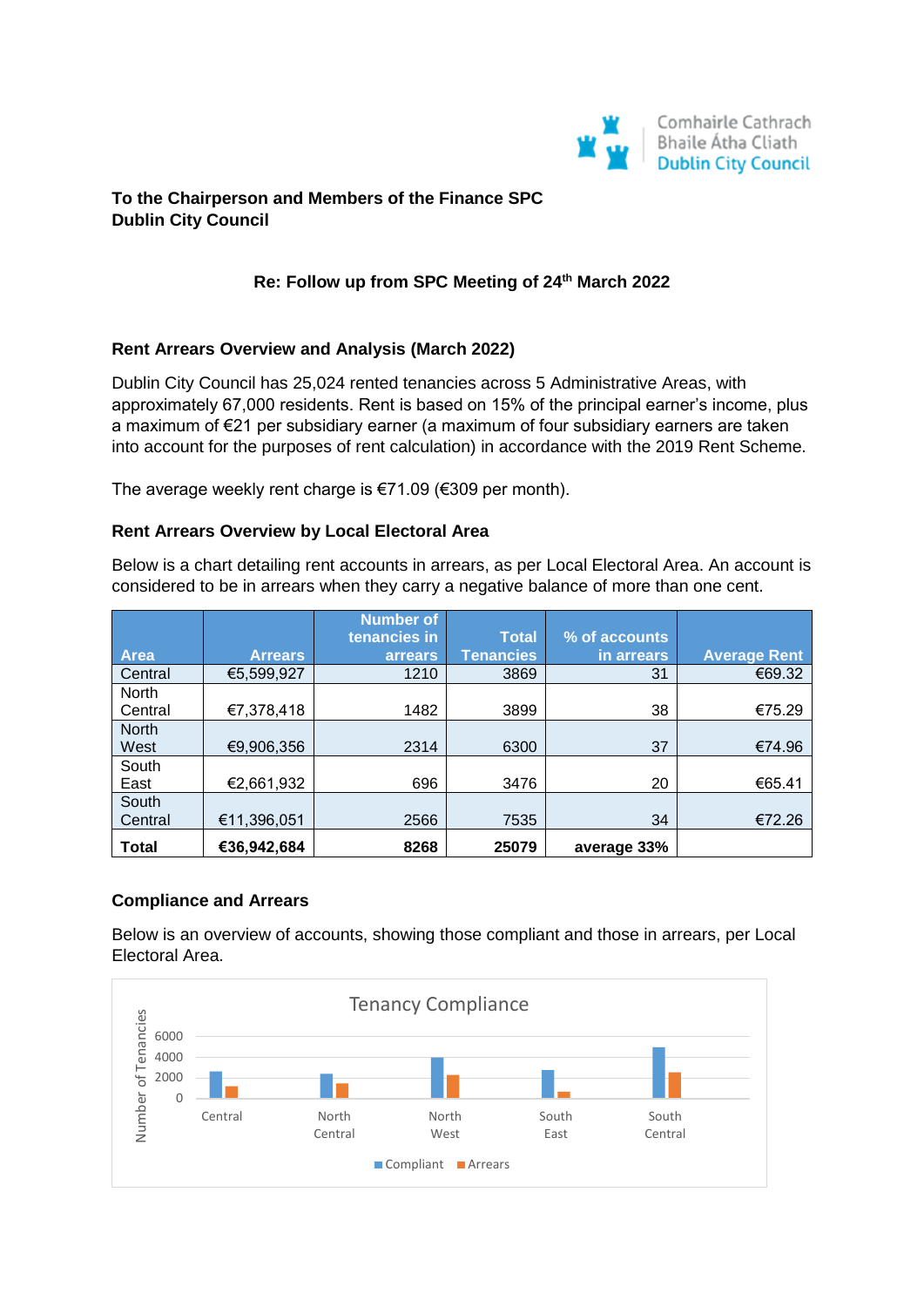### **Rent arrears overview and analysis**



Below is a chart detailing the No. of Accounts and Amount Owing, per Local Electoral Area.

### **Household Income Overview**



Below is an analysis of the weekly household income amount, per Local Electoral Area.

*Figure 1. The Central Area shows 346 accounts have a weekly household income of between €208 - €400 Figure 2 The South Central Area shows 134 accounts have a weekly household income above €1500*